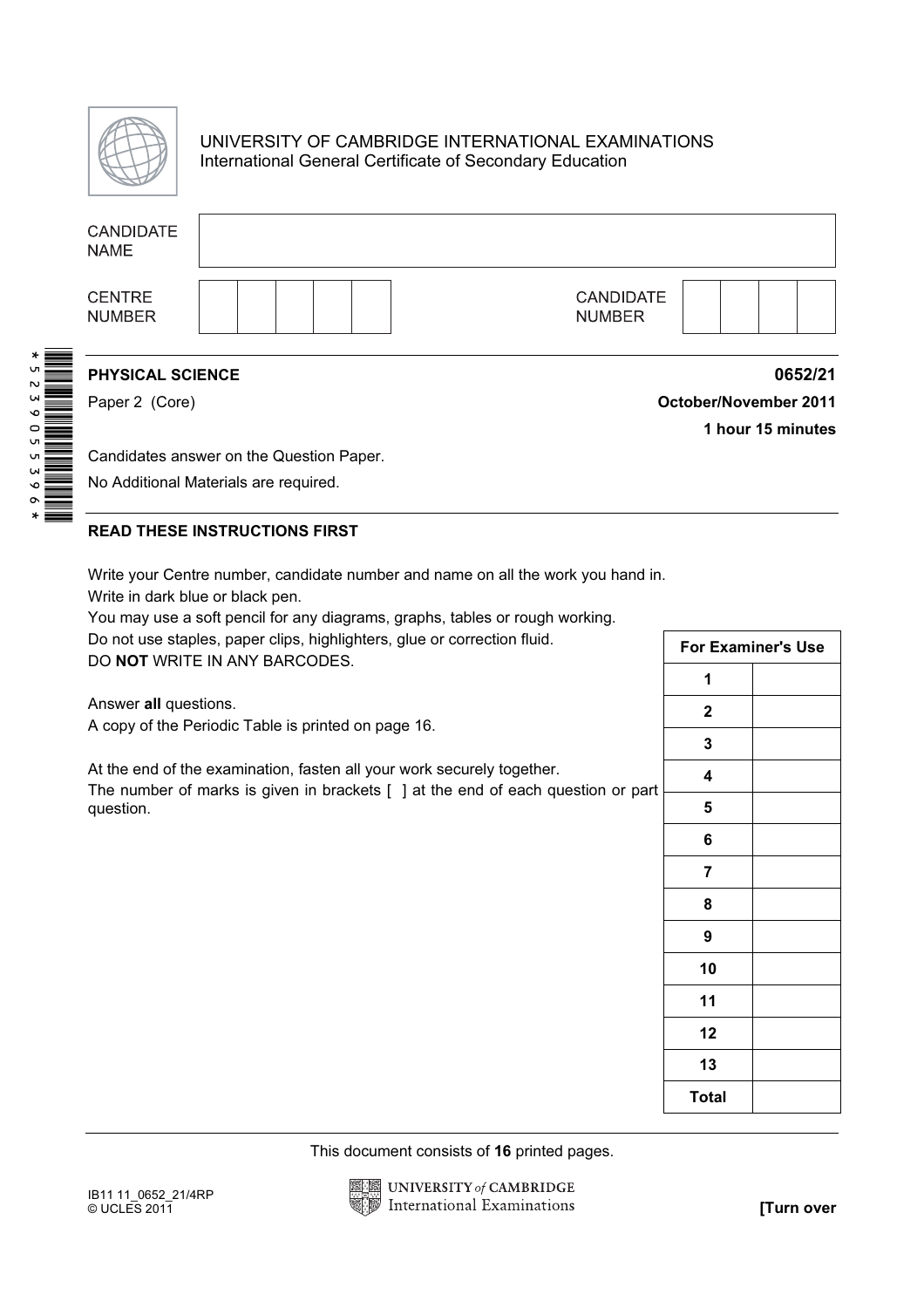For Examiner's Use

| 1 A list of apparatus commonly found in the laboratory is shown below. |        |         |         |                                                                                               |  |
|------------------------------------------------------------------------|--------|---------|---------|-----------------------------------------------------------------------------------------------|--|
| balance                                                                | beaker | burette | spatula | thermometer                                                                                   |  |
|                                                                        |        |         |         | Choose the item from the list which you would use to carry out each of the following actions. |  |

|     | (a) weigh 0.5g of copper(II) carbonate      |      |
|-----|---------------------------------------------|------|
| (b) | measure $25.0 \text{ cm}^3$ of water        |      |
|     | (c) find the temperature of boiling ethanol |      |
|     | (d) react together an acid and an alkali    | 14 I |
|     |                                             |      |

2 Two cars are being tested on a straight level track.

Fig. 2.1 shows the speed-time graphs for the two cars, each of mass 1500kg.



Fig. 2.1

(a) Determine the maximum speed of car A.

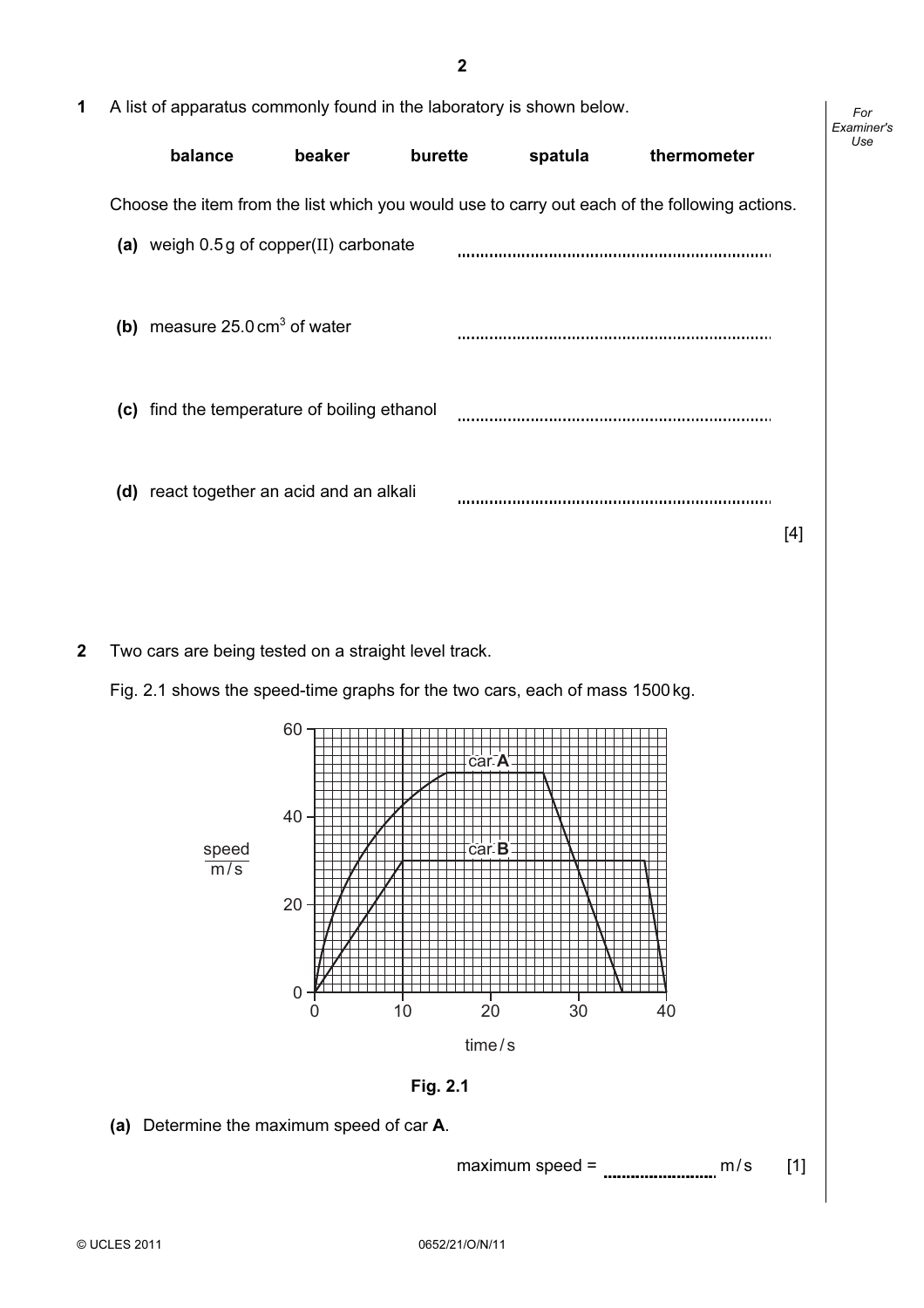(b) Describe the motion of car B during the last 2.5s of the test. For Examiner's  $1$ se [2] (c) Use the graph to determine the distance travelled by car B during the first 10 s of the test. distance =  $\frac{1}{2}$  (d) From 10.0s to 37.5s car B is travelling at constant speed in a straight line. (i) State the resultant force on the car during this time.  $force =$  [1] (ii) Explain why the car engine must continue to do work during this period. [1] (e) At the beginning of the test both cars accelerate from rest. Explain which car produces the greater accelerating force. [2]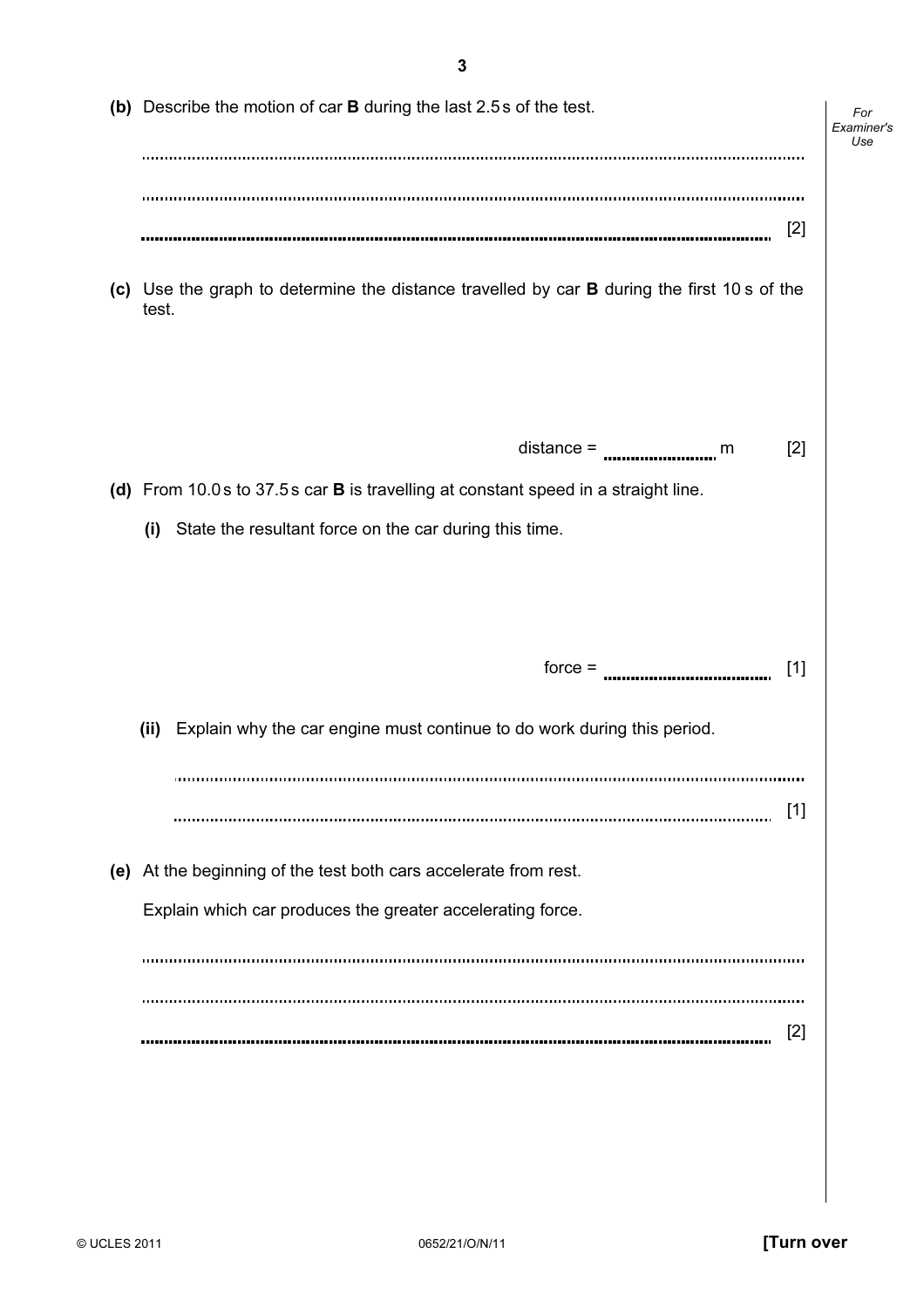| 3 | (a) Give an example of an ionic compound and an example of a covalent compound. | For<br>Examiner's |
|---|---------------------------------------------------------------------------------|-------------------|
|   | ionic compound                                                                  | Use               |
|   | [2]<br>covalent compound                                                        |                   |
|   | (b) Describe two differences in the properties of ionic and covalent compounds. |                   |
|   |                                                                                 |                   |
|   |                                                                                 |                   |
|   | 2                                                                               |                   |
|   | [2]                                                                             |                   |

 (c) Draw a dot and cross diagram to show the electron arrangement in an atom of magnesium.

[2]

4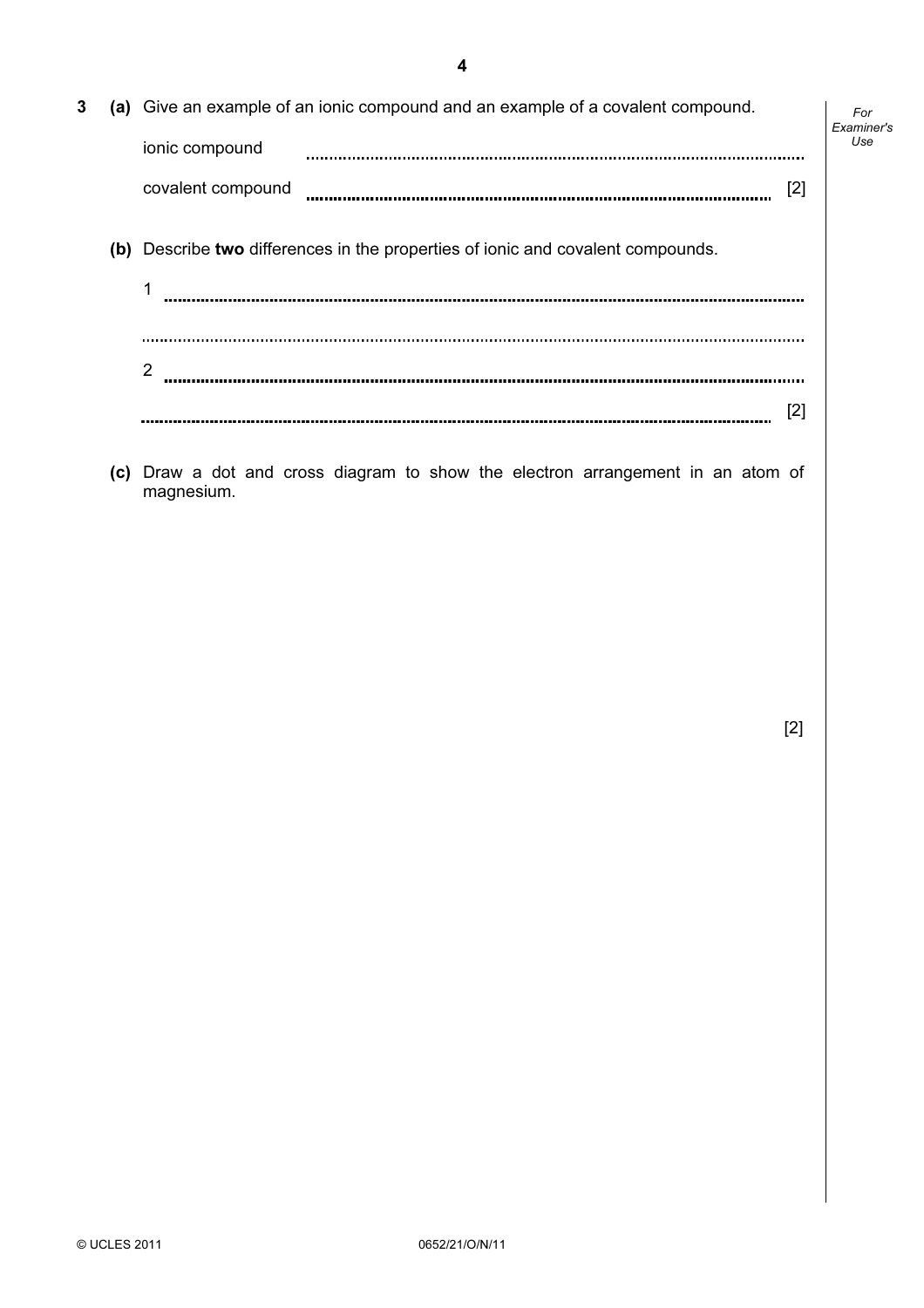| 4 | (a) Name the main ore of aluminium.                                             | [1] | For<br>Examiner's<br>Use |
|---|---------------------------------------------------------------------------------|-----|--------------------------|
|   | (b) Explain why aluminium is not extracted from its ore by heating with carbon. |     |                          |
|   |                                                                                 | [2] |                          |

5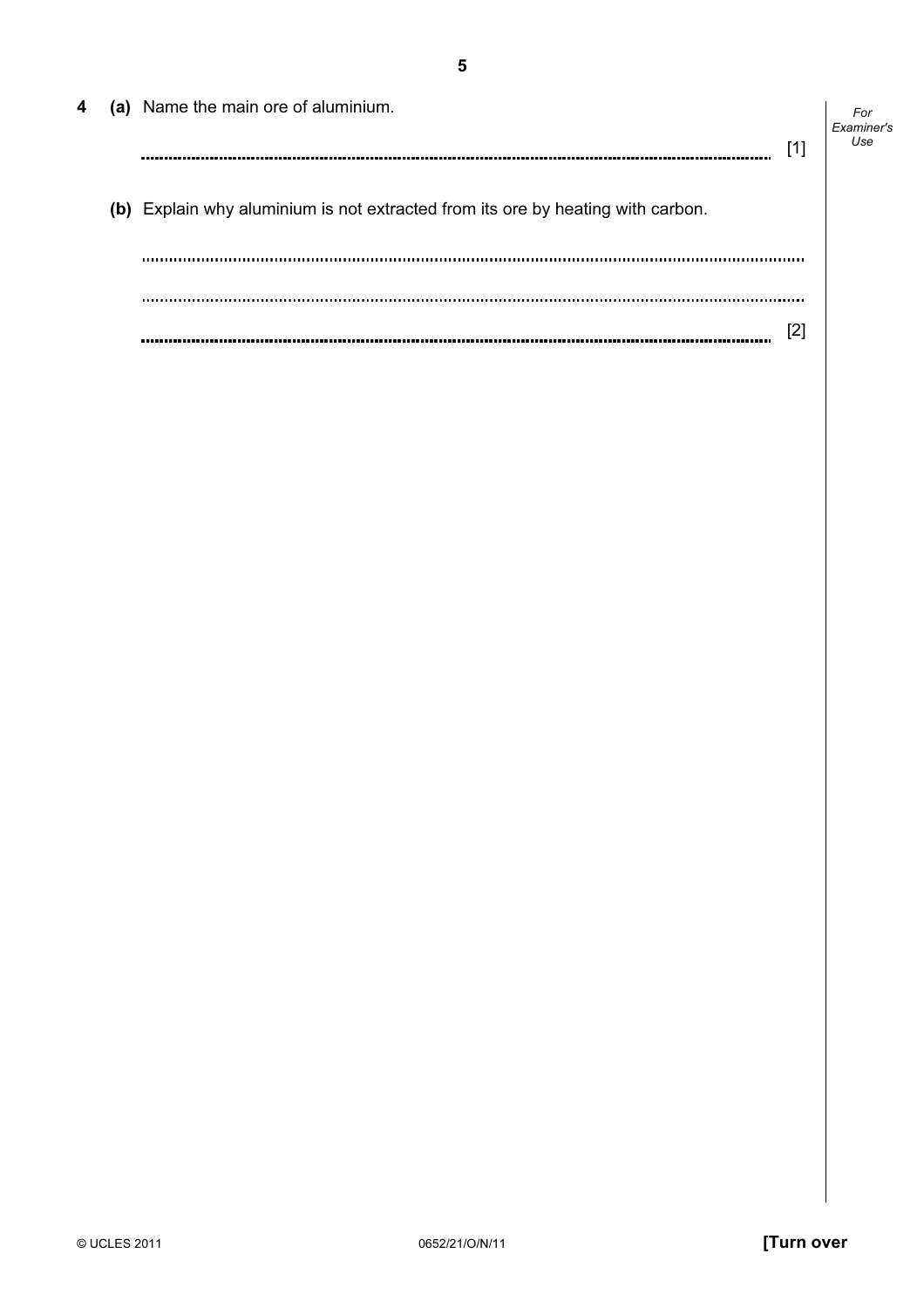5 A student is investigating the melting of fruit flavoured crushed ice. Initially, the temperature of the ice is -10 °C. He measures the temperature every 30s.

Fig. 5.1 shows the apparatus he uses.



Fig. 5.1

(a) (i) Explain why the student stirs the crushed ice just before taking each temperature reading.

[1] (ii) Suggest why, in the first two minutes of the experiment, the temperature of the ice rises, even though there is no apparent heat source. [2]

For Examiner's Use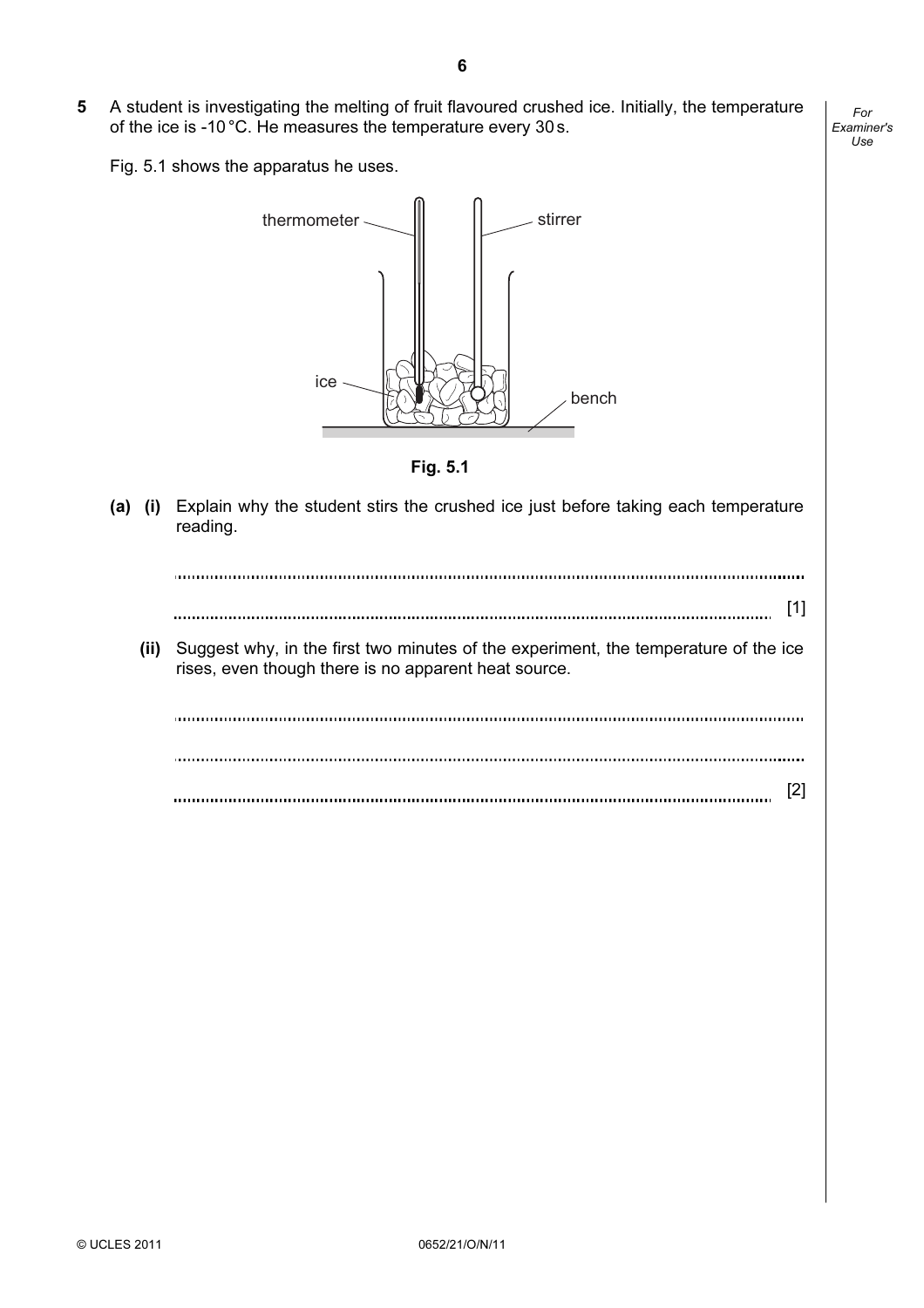

7

For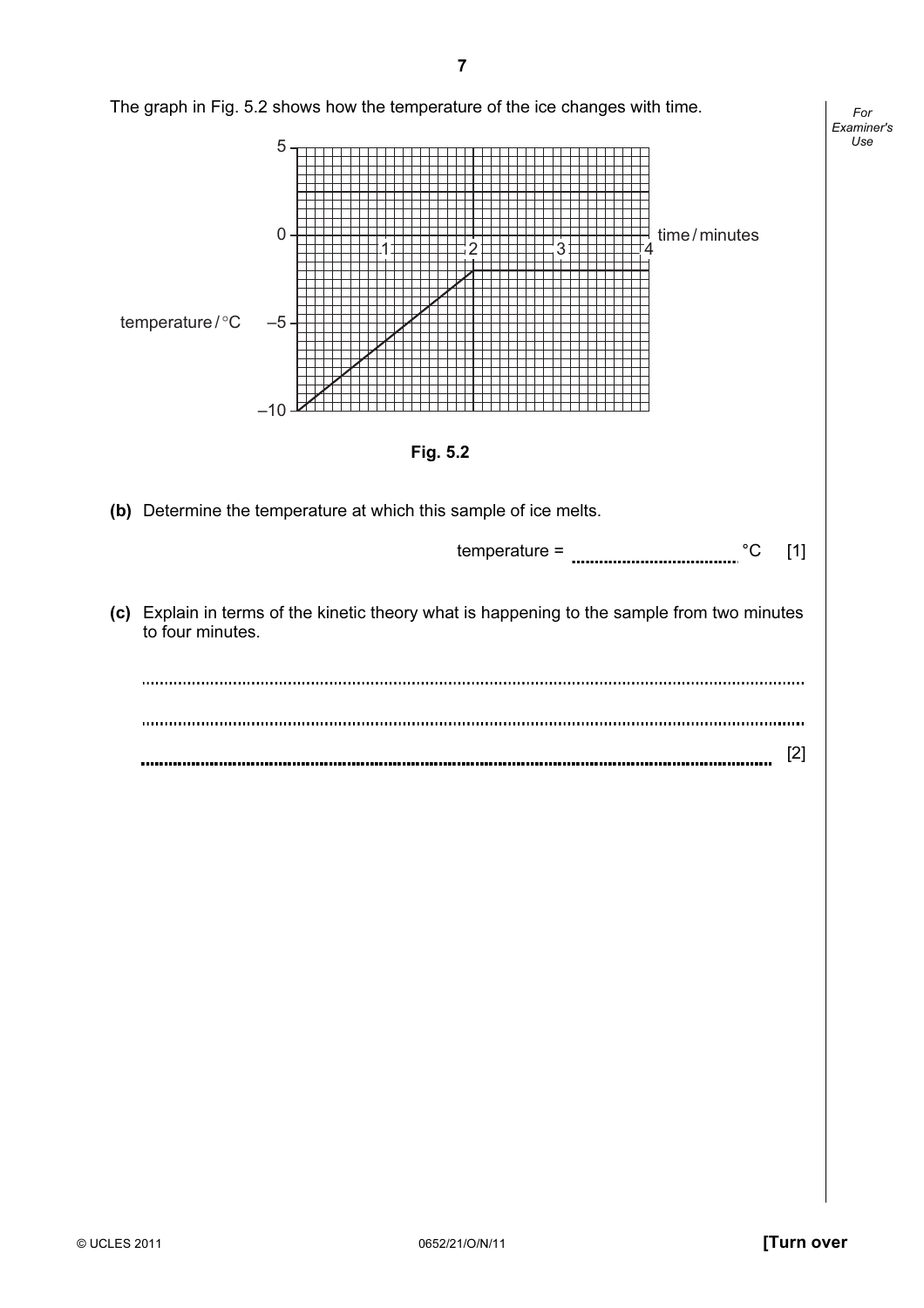## 6 (a) Complete Table 6.1 by putting in the missing names, formulae and molar masses.

For Examiner's  $1$ se

| name                                  | formula                           | mass of 1 mole/g                    |
|---------------------------------------|-----------------------------------|-------------------------------------|
|                                       | H <sub>2</sub> O                  | ----------------------------------- |
| hydrogen chloride                     | ,,,,,,,,,,,,,,,,,,,,,,,,,,,,,,,,, | 36.5                                |
| sodium fluoride                       |                                   | 42                                  |
| ,,,,,,,,,,,,,,,,,,,,,,,,,,,,,,,,,,,,, | $N_2$                             |                                     |

 (b) Give the symbols for the ions in sodium fluoride and the number of protons present in each ion.

| sodium ion   | number of protons |  |
|--------------|-------------------|--|
| fluoride ion | number of protons |  |

**7** The radioactive isotope  $^{105}_{45}$ Rh decays by emitting a beta-particle (β-particle).

(a) (i) State the number of protons in the nucleus of this isotope.

number of protons = [1]

(ii) Calculate the number of neutrons in the nucleus.

number of neutrons = [1]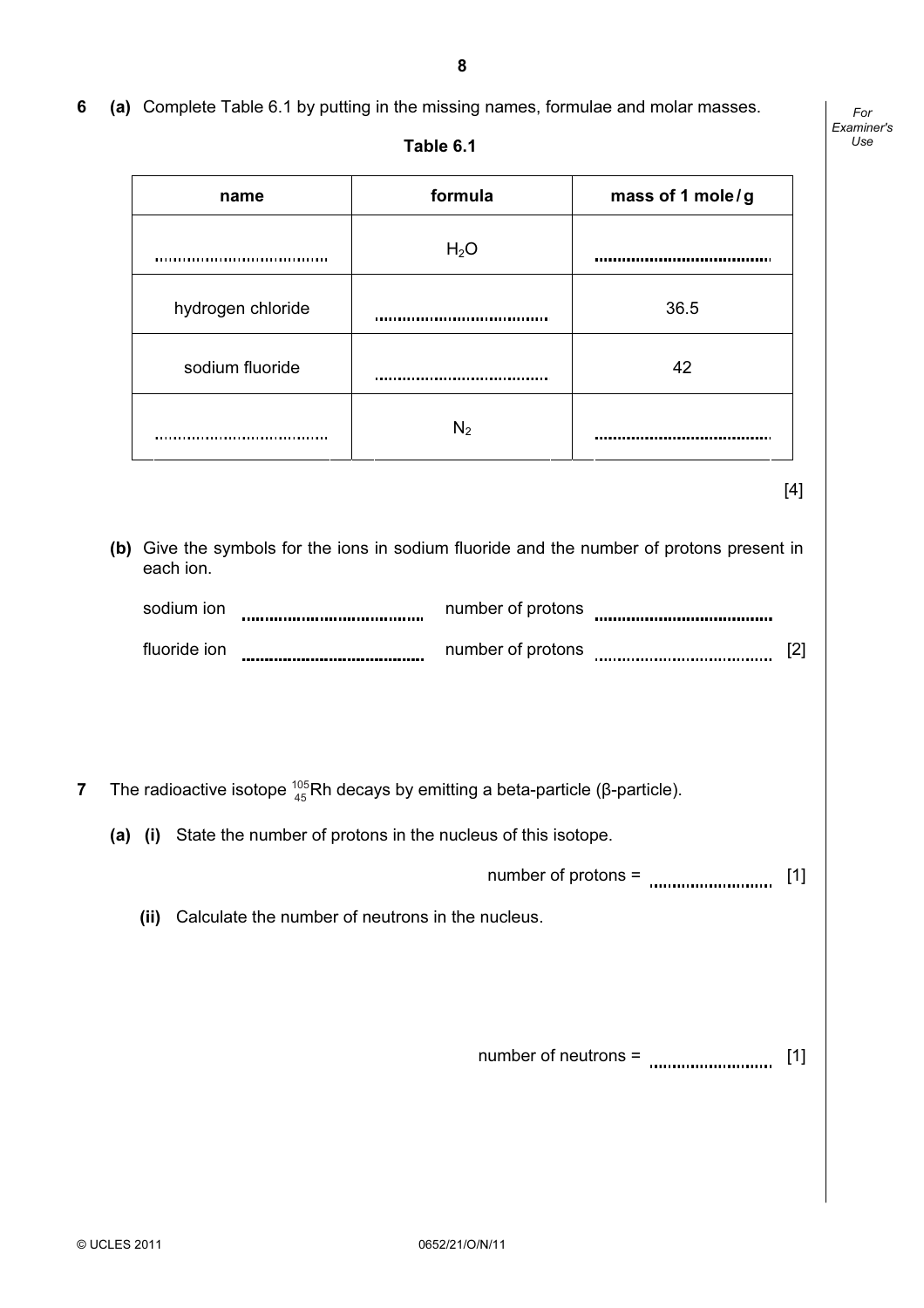|   |        | (b) (i) What is a beta-particle?                                                         | For<br>Examiner's<br>Use |
|---|--------|------------------------------------------------------------------------------------------|--------------------------|
|   |        |                                                                                          | $[1]$                    |
|   | (ii)   | Describe the changes in the nucleus when a beta-particle is emitted.                     |                          |
|   |        |                                                                                          |                          |
|   |        |                                                                                          |                          |
|   |        |                                                                                          | $[2]$                    |
|   |        |                                                                                          |                          |
| 8 |        | (a) Give an advantage and a disadvantage of using hydrogen as a fuel for motor vehicles. |                          |
|   |        | advantage                                                                                |                          |
|   |        | disadvantage                                                                             | $[2]$                    |
|   |        | (b) Write a balanced equation for the burning of hydrogen in air.                        | $[2]$                    |
|   |        |                                                                                          |                          |
|   |        | (c) Describe a test for hydrogen and state the expected result.                          |                          |
|   | test   |                                                                                          |                          |
|   | result |                                                                                          | [2]                      |
|   |        | (d) The reaction between hydrogen and nitrogen is an important industrial process.       |                          |
|   | (i)    | Name the gas formed.                                                                     |                          |
|   |        |                                                                                          | $[1]$                    |
|   | (ii)   | Name this industrial process.                                                            |                          |
|   |        |                                                                                          | $[1]$                    |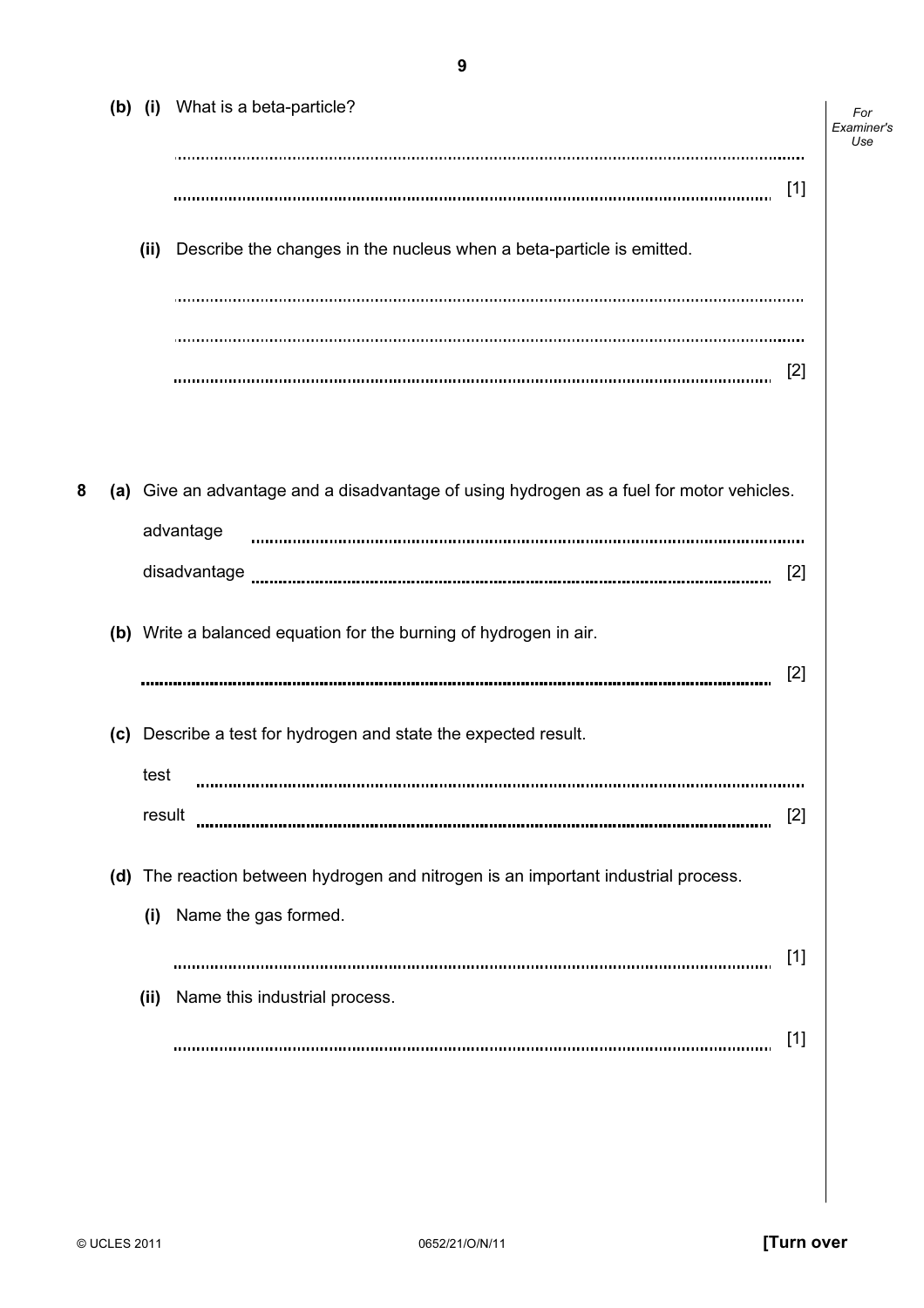9 A student experiments with a rubber band. She stretches it between two retort stands and notices that it produces a sound when she plucks it. The apparatus is shown in Fig. 9.1.





Fig. 9.2

For Examiner's Use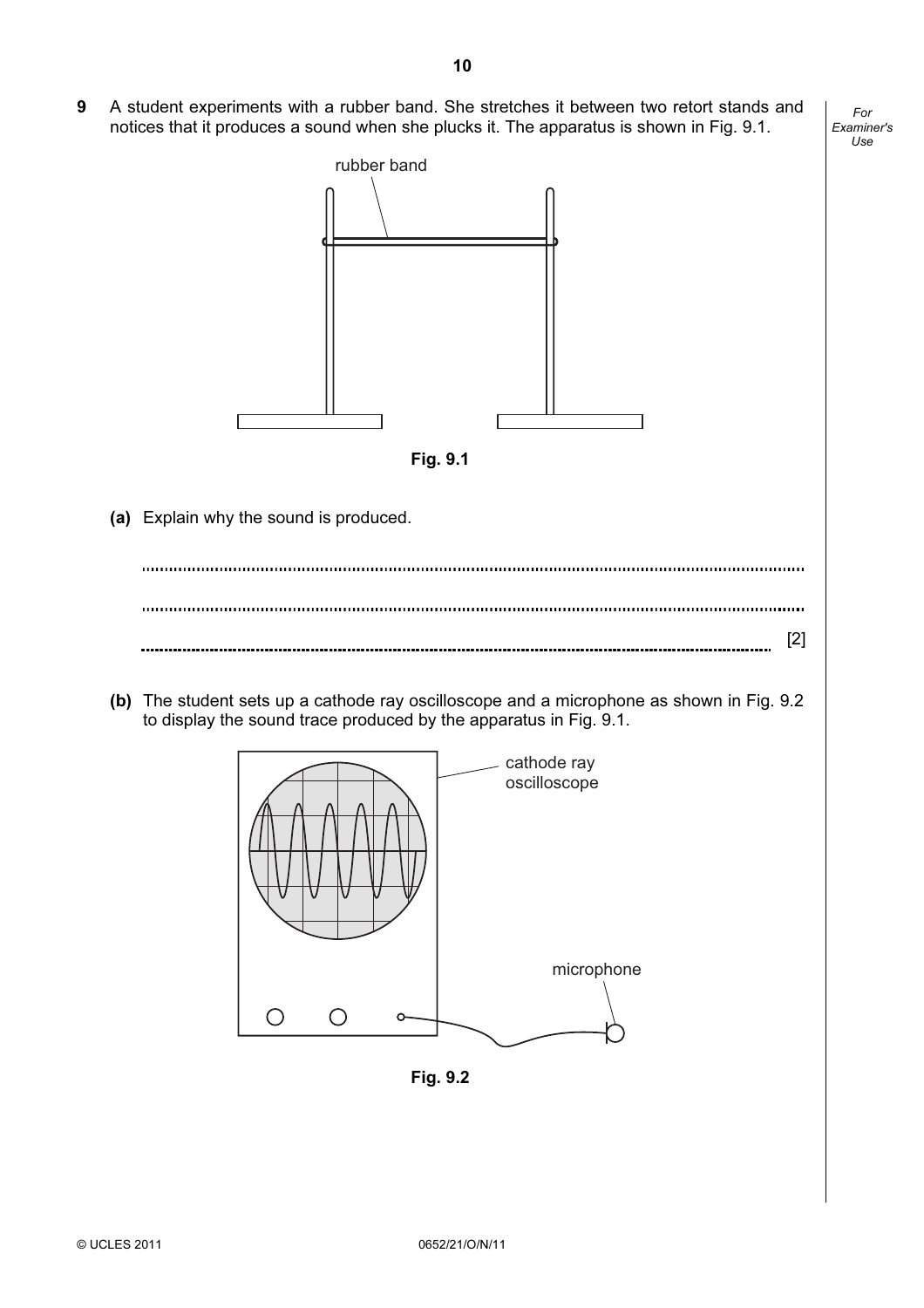(i) She now plucks the rubber band so that a quieter note of the same frequency is heard.

Draw, on Fig. 9.3, the trace that is now seen.



For Examiner's Use

Fig. 9.3

 (ii) She moves the stands further apart. She plucks the band again. The frequency of the sound now heard is greater than before.

Explain what is meant by the term frequency and state the unit used to measure it.

| ıni |  |
|-----|--|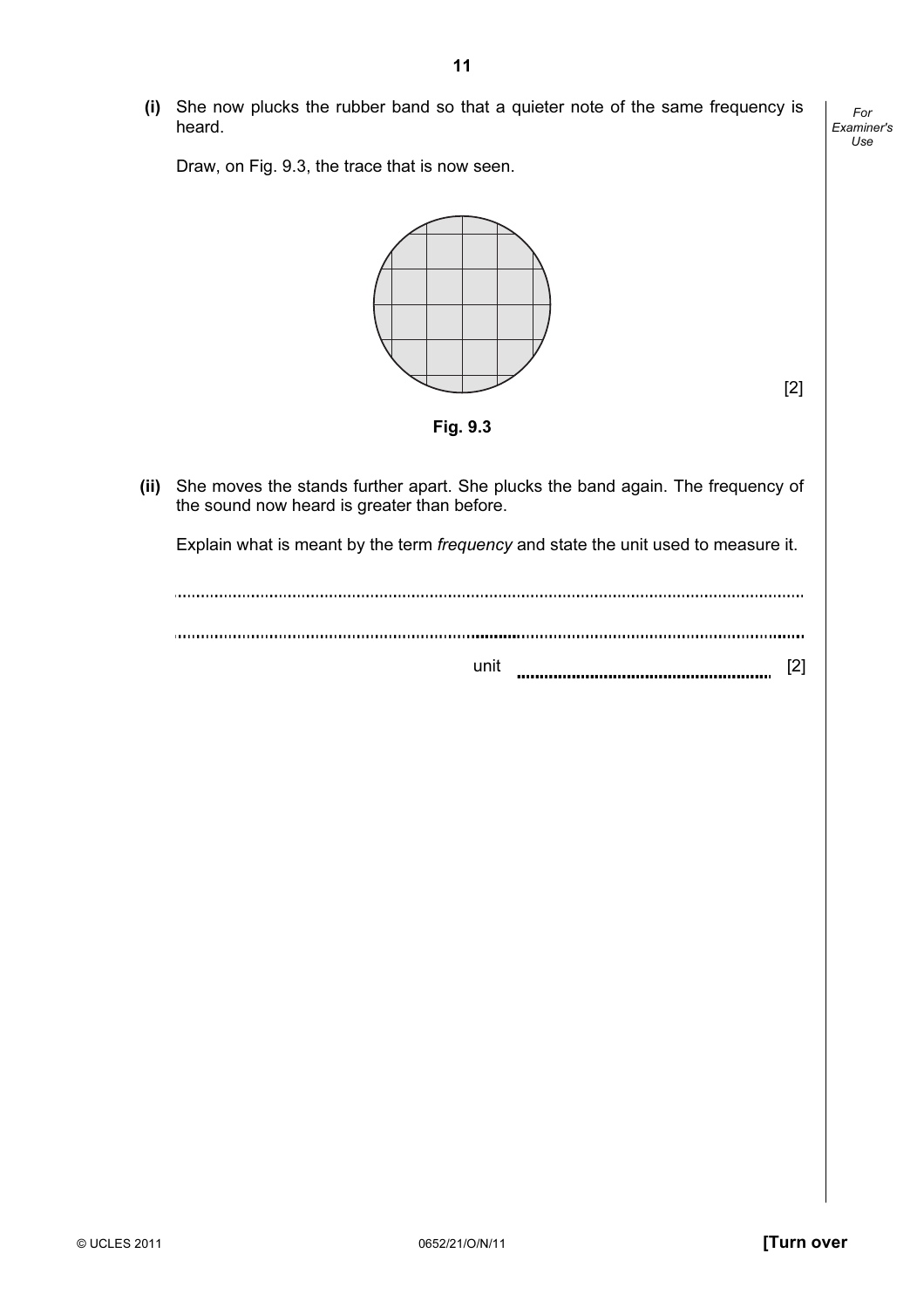| 10 |     | Chlorine is in Group VII of the Periodic Table.                                       |
|----|-----|---------------------------------------------------------------------------------------|
|    |     | (a) Name this Group.                                                                  |
|    |     | $[1]$                                                                                 |
|    |     | (b) Name another element in this Group.<br>[1]                                        |
|    |     |                                                                                       |
|    |     | (c) State one use of chlorine.                                                        |
|    |     | [1]                                                                                   |
|    |     | (d) Name the Group II element which is in the same period as chlorine.                |
|    |     | [1]                                                                                   |
|    |     | (e) Describe how, using chlorine, you can show that a solution contains bromide ions. |
|    |     |                                                                                       |
|    |     |                                                                                       |
|    |     | $\lceil 2 \rceil$                                                                     |
|    | (f) | Write down the number of electrons in a bromine atom and in a bromide ion.            |
|    |     | bromine atom                                                                          |
|    |     | bromide ion<br> 2                                                                     |

For Examiner's Use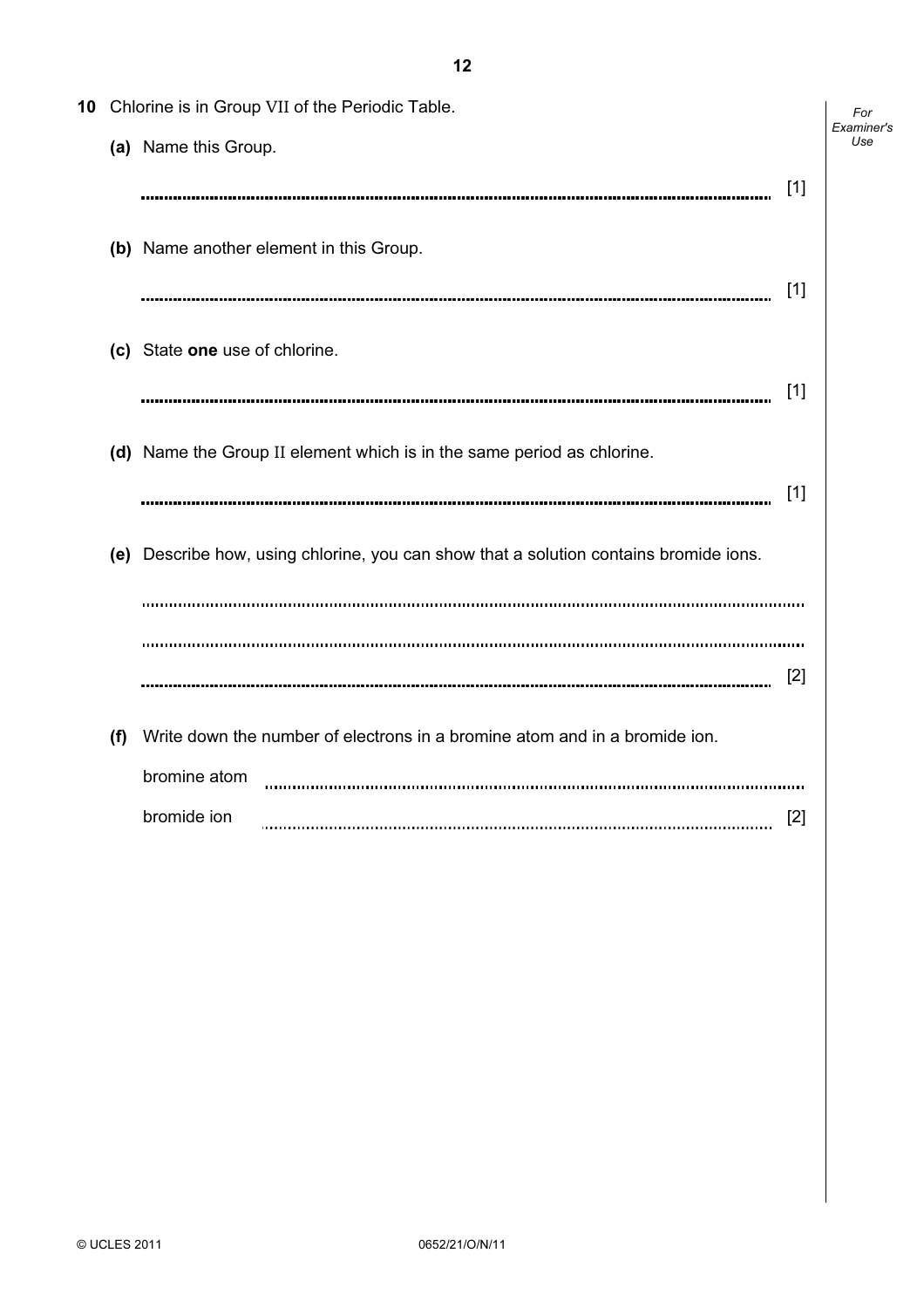11 Fig. 11.1 shows an electric circuit. The e.m.f. of the battery is 9.0V.

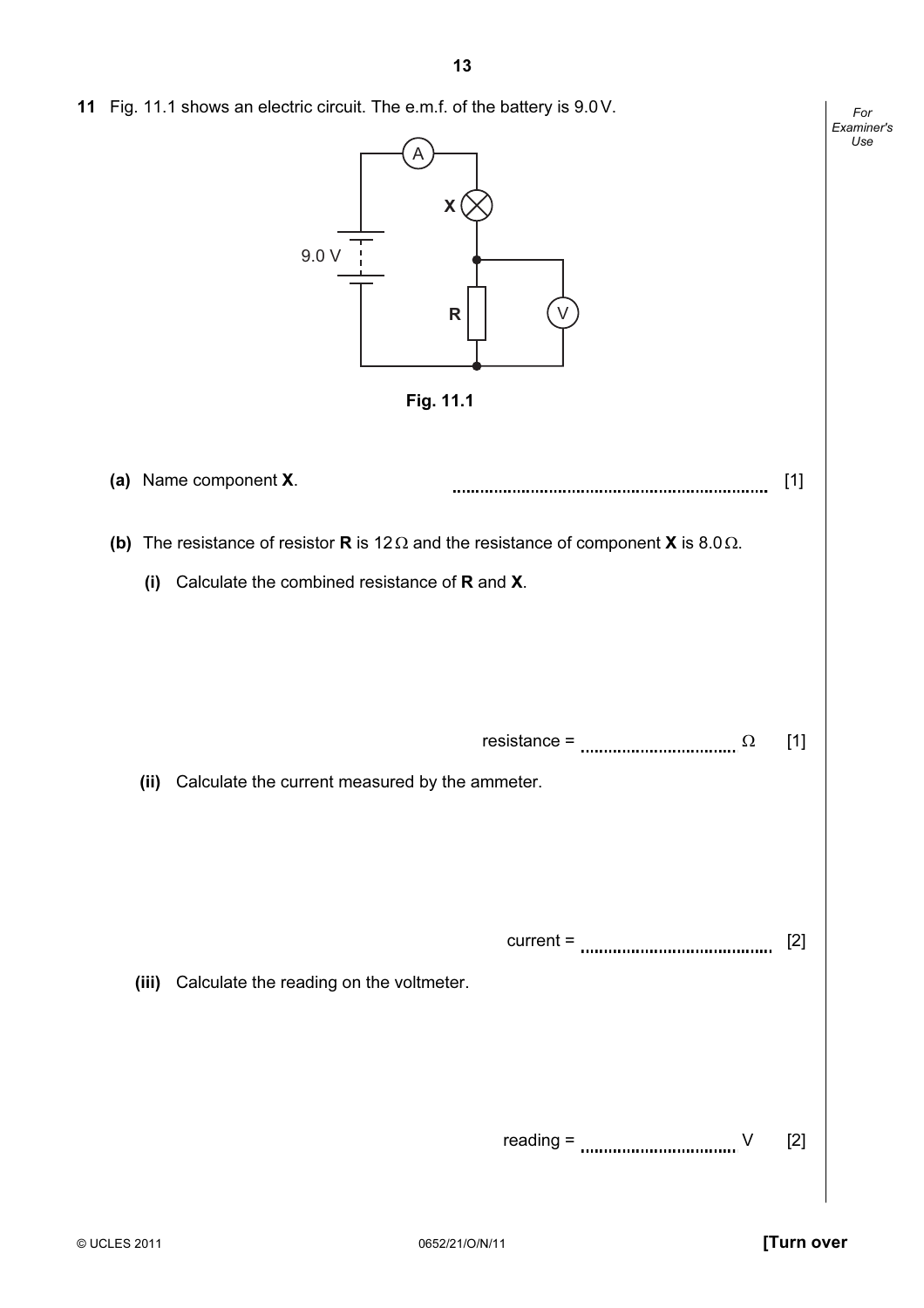| series. | 12 Methane and ethane are hydrocarbons. They are members of the same homologous | For<br>Examiner's<br>Use |
|---------|---------------------------------------------------------------------------------|--------------------------|
|         | (a) Name this homologous series.                                                |                          |
|         | $[1]$                                                                           |                          |
|         | (b) Give the name and formula of the next member of this series.                |                          |
|         | name                                                                            |                          |
|         | formula<br>[2]                                                                  |                          |
|         | (c) Explain why ethanol, $C_2H_5OH$ , is not a hydrocarbon.                     |                          |
|         |                                                                                 |                          |
|         | [2]                                                                             |                          |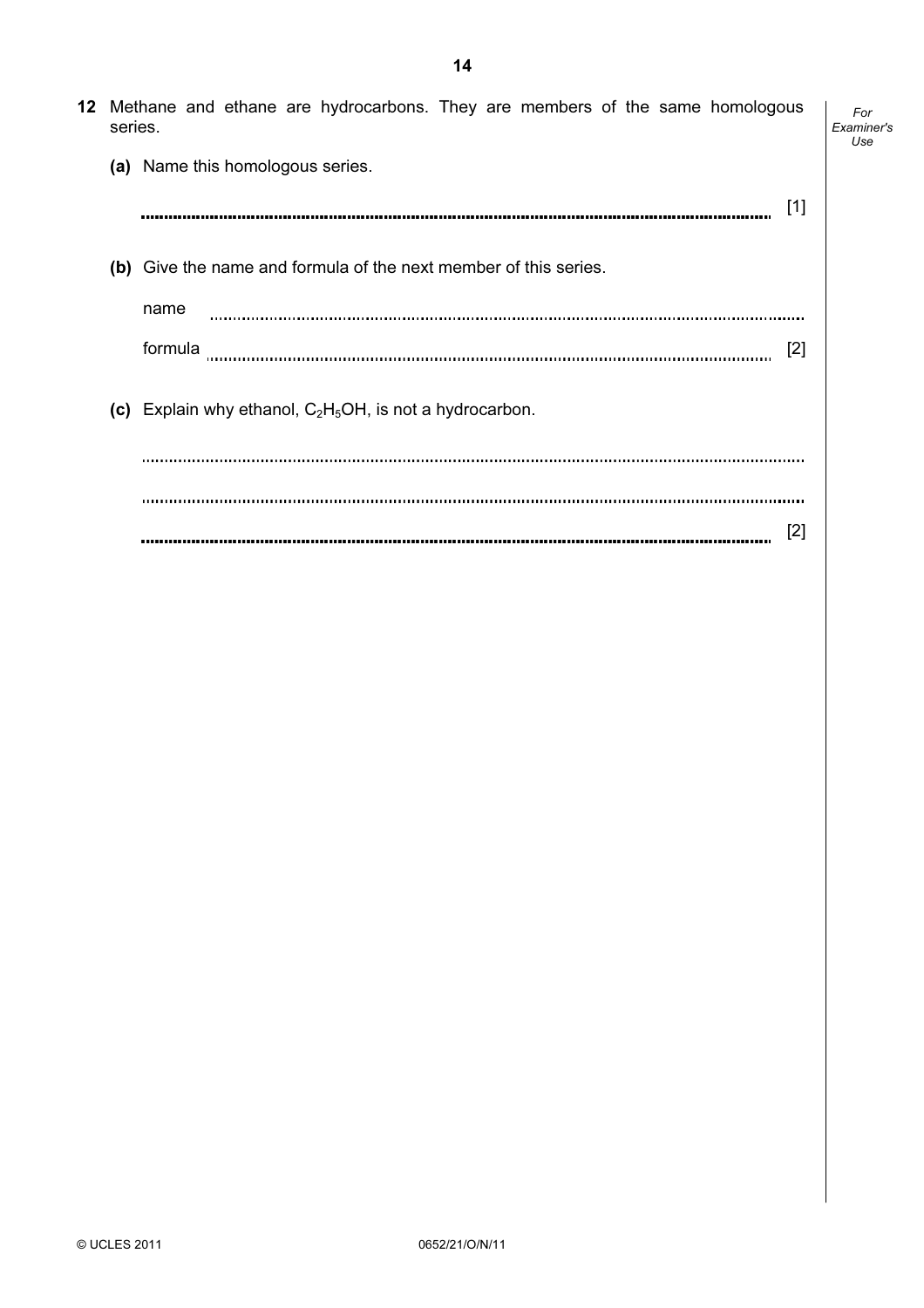13 (a) Fig. 13.1 shows a stiff copper rod suspended between two magnetic poles. The copper rod is freely hinged at the top.

For Examiner's Use



## Fig. 13.1

| (a) Draw, on Fig. 13.1, the magnetic field between the poles.                                                       | [3]               |
|---------------------------------------------------------------------------------------------------------------------|-------------------|
| (b) Explain why a current passes through the circuit when the switch is closed.                                     |                   |
|                                                                                                                     |                   |
|                                                                                                                     |                   |
|                                                                                                                     | [2]               |
| (c) State what will be observed when switch is closed.                                                              |                   |
|                                                                                                                     |                   |
|                                                                                                                     |                   |
|                                                                                                                     | $\lceil 2 \rceil$ |
|                                                                                                                     |                   |
| (d) The connections to the battery are reversed so that the current in the circuit is in the<br>opposite direction. |                   |
| State how the observations change.                                                                                  |                   |
|                                                                                                                     |                   |
|                                                                                                                     |                   |
|                                                                                                                     | [1]               |
|                                                                                                                     |                   |